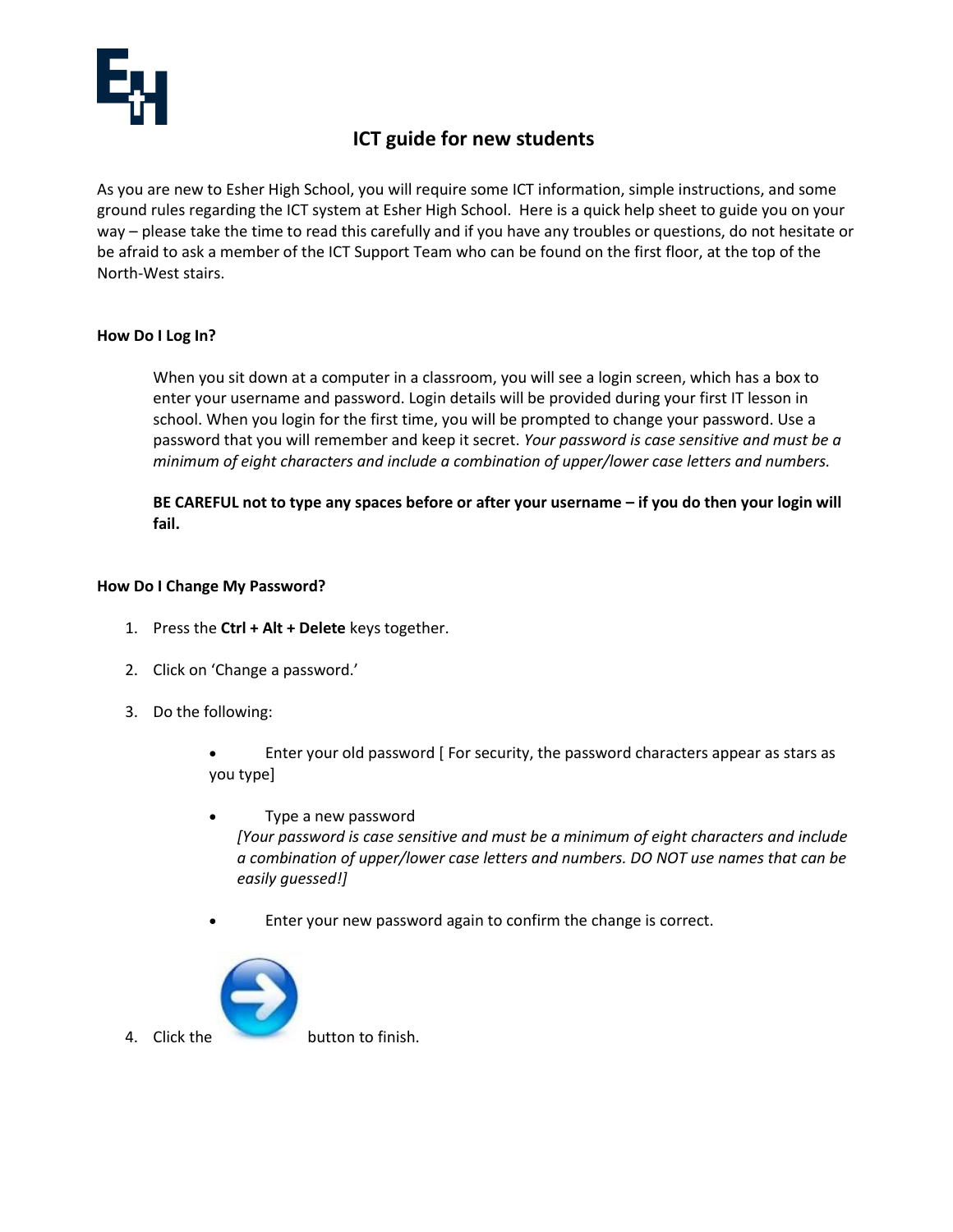

### **What is my school Email address?**

You will have been setup with a school email address. It is in the format:

*username***@esherhigh.surrey.sch.uk** where *username =* your network username.

To access your email, go to th[e www.O](http://www.office.com/)ffice.com login with your school email address and password. Once logged in you will be able to open Outlook to view your email.

## **What is EdulinkOne?**

EdulinkOne is an internet-based service where teaching staff set homework tasks. To access the site, click on the logo found on the Student Logins page under the Students tab on our EHS website.

Alternatively, type the following address into your browser:

#### <https://www.edulinkone.com/#!/login>

The school id is EHS, and your login details are the same as the one which you use for logging on to the computers in school.

For more information or help using EdulinkOne, speak to your form tutor or subject teacher.

## **What is My Maths?**

#### **www.mymaths.co.uk**

My Maths is a website that provides learning material and homework tasks to help practice maths skills. The Maths department will provide the login username and ID to you.

#### **Who should I speak to if I need IT help?**

Your first point of contact should always be to your class teacher. They will be able to help you, or refer you to the ICT Support Team who are in the ICT Support Office on the first floor the auditorium at the top of the North West staircase.